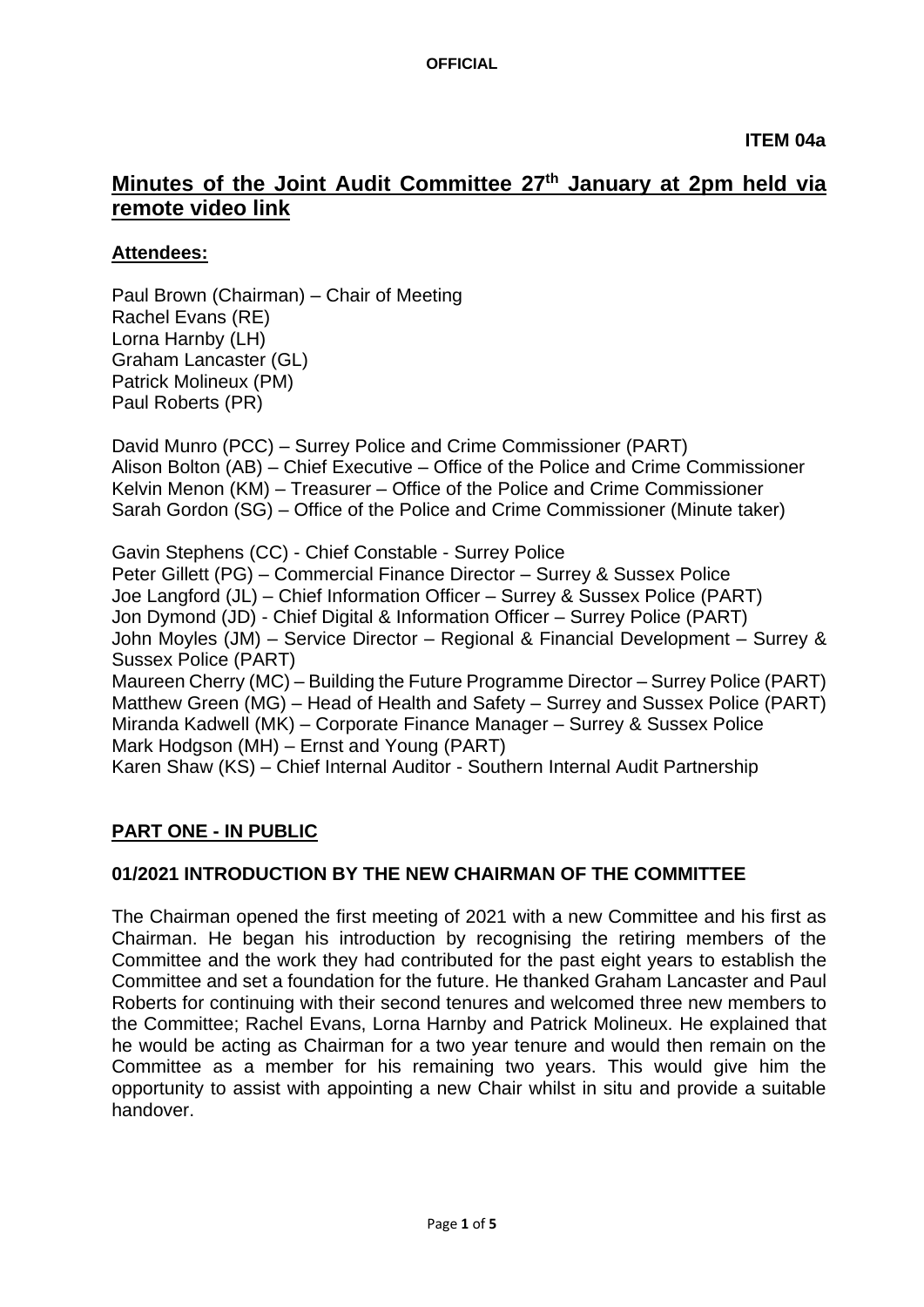#### **OFFICIAL**

The Committee would continue to work in a generic way as it had before but each Committee member would now be assigned an area of 'business' to focus on that corresponded to their specific skills and specialisms as follows:

Chairman – operational risk

- GL accounts and external audit
- PR business planning
- RE risk and internal audit
- LH corporate governance arrangements
- PM major change programmes.

For this to work effectively it was important that Committee members were able to work collaboratively with the OPCC, Force and audit colleagues. Committee members had therefore been invited to attend specific Force meetings as observers and would be having regular meetings throughout the year with audit colleagues.

It was also important for the Committee to be given the appropriate assurances that risks, audits and recommendations were being addressed and managed across the Force and that they were made aware of the process for managing all levels of risks and not just top level and those that related to major projects. Collaboration with the Sussex JAC was also a key focus for the future.

The future working of the Committee was being addressed as part of the governance work and there would be a discussion at the next meeting regarding the Committee's terms of reference, work programme and mode of operation. Item 11 on the agenda would therefore be deferred to the next meeting.

### **02/2021 APOLOGIES FOR ABSENCE (Item 1)**

No apologies had been received.

The meeting was taking place remotely due to the ongoing Covid-19 pandemic.

### **03/2021 URGENT MATTERS (Item 2)**

None

### **04/2021 DECLARATION OF INTERESTS (Item 3)**

No declarations were made.

### **05/2021 MINUTES OF THE MEETINGS HELD ON 21st OCTOBER 2020, 25th NOVEMBER 2020 AND ACTIONTRACKER (Item 4)**

4a - the minutes of the meeting held on 21st October 2020 were accepted as a true and accurate record.

### 4b – **ACTION: to chase up outstanding actions – SG**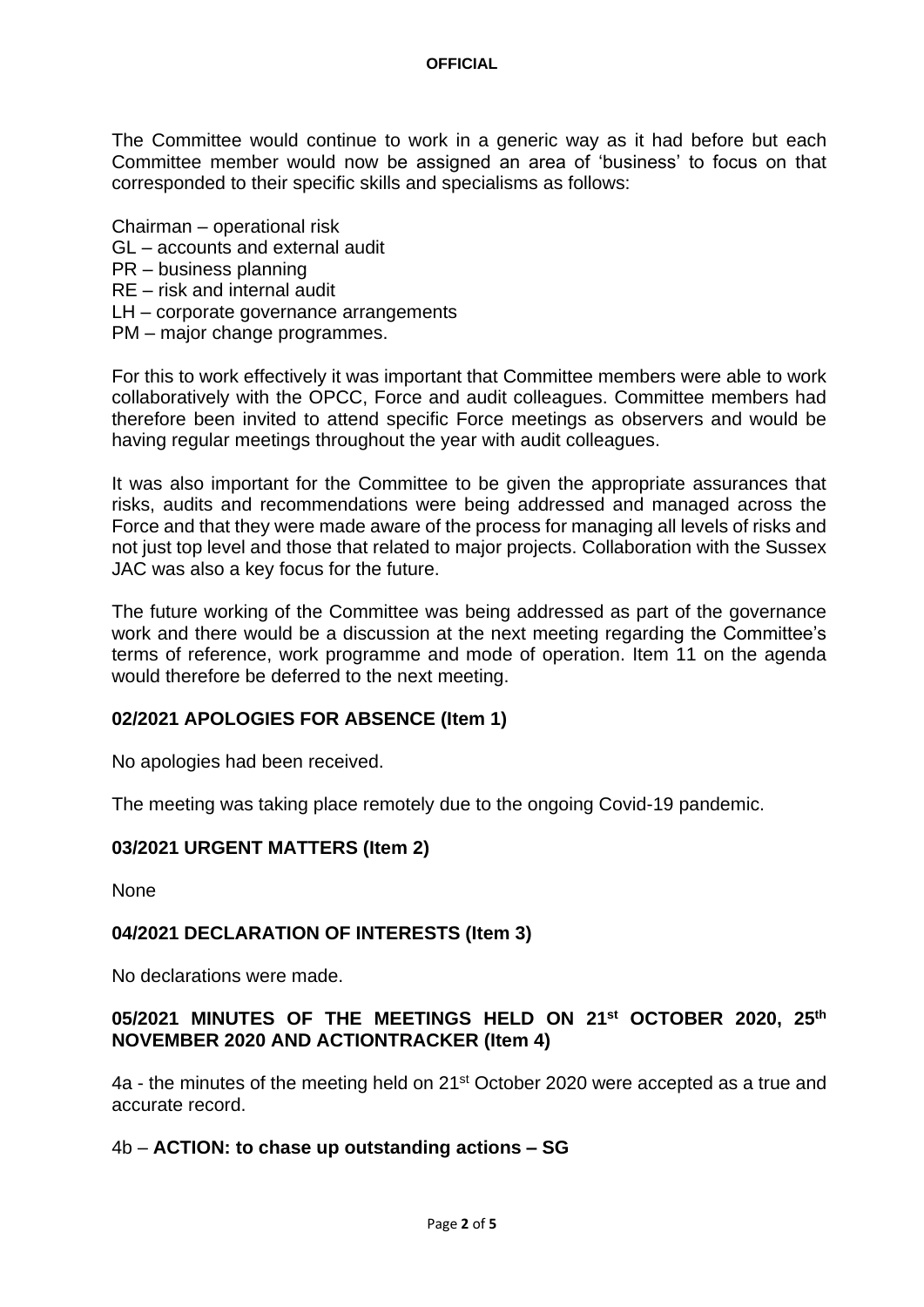4c The set of minutes of the 25th November 2020 meeting that **had** been circulated as part of today's meeting had received approval from the former Committee members continuing on the new Committee as being an accurate record of the November meeting and wouldn't be further amended. A statement to accompany the minutes had been prepared by these members of the Committee and would be discussed in part two at item 13. It was noted that the previous Chairman of the Committee had produced a separate set of minutes of the meeting on 25<sup>th</sup> November 2020 although these had been received too late to be considered as part of today's meeting but would also be discussed at item 13

### **06/2021 INTERNAL AUDIT UPDATE REPORT 2020/21 (Item 5)**

KS presented the report which she explained was a high level summary of the audit plan and of the actions that remained open. A more detailed report would be presented in part two of the meeting at item 19.

The team were on track to complete the audit plan by the end of the year and to deliver their opinion which would be brought to the July meeting. Some changes had been made since this report was issued and these would be discussed in part two.

The Chairman questioned whether the Committee should be producing an annual report. PG agreed that this would be a good idea and should be prepared for the July meeting. **ACTION: PG to share documents with the Committee**

### **07/2021 INTERNAL AUDIT STRATEGY, PLAN AND CHARTER 2021-22 (Item 6)**

KS presented the report which she explained was being presented earlier than it normally would due to the new Committee being in place and wanting to give the new members an opportunity to give their input and observations.

The Strategy although for the years 2021/22 to 2023/24 was focussed mainly on 2021/22 and included all areas of potential scope. It covered a wide remit and regular meetings were held with both the OPCC and Force CFOs to review the plan and to enable the progress report to be as detailed as possible. It was a flexible plan that could be adjusted accordingly throughout the year. The plan factored in 260 audit days which was higher than the previous year which had 247 days. The number of days were determined from information provided in the risk registers, through discussions with management within the OPCC and Force, the remit of the PCC and the size of the Force. Work was aligned to where it was needed most and covered current projects and other areas of importance. Throughout the year the auditors would monitor the risk landscape and have regular discussions with the right people.

SIAP took up the internal audit role in 2018 and there had previously been little audit coverage in IT but SIAP had assessed within their first year that this was a high risk area that needed focus. A three year rolling plan was developed which was still ongoing and would continue until both auditors and management were comfortable that things were on an even keel. Regular quarterly meetings had now been established between the JAC and SIAP.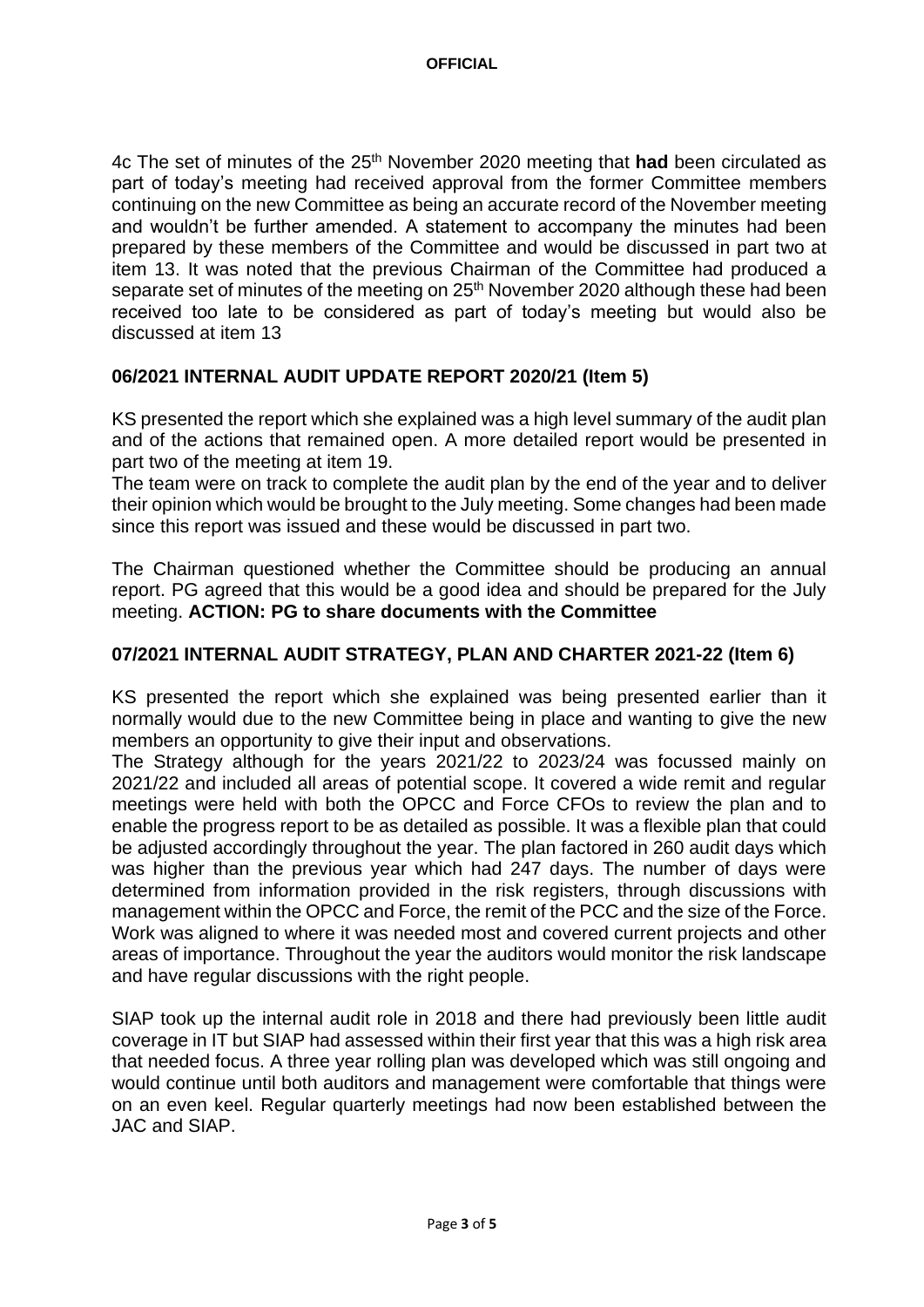**ACTION : A review was currently underway in the area of risk management and KS said that she would speak to the Chairman to update him outside the meeting.** 

**It was decided that it would be beneficial for the Surrey JAC and the Sussex JAC to have a meeting as a number of audit reviews were carried out in collaborative space.** 

### **08/2021 ANNUAL EXTERNAL AUDIT LETTER 2019/20 (Item 7)**

MH presented the report which gave a summary of the external audit year. The deadline of the 30<sup>th</sup> November 2020 had been reached and the report closed out the 2019/20 year and was consistent with previously recorded comments.

Members pointed out that the statement in the "Purpose of this Letter" section that "the JAC represent those charged with governance" was incorrect and MH agreed to change it. Members also questioned the level of materiality stated in the report. MH confirmed that it was a level that was consistent for police and the public sector as a whole.

#### **ACTION: The Committee members agreed to have a discussion about materiality levels ahead of the next JAC meeting in April.**

### **09/2021 TREASURY MANAGEMENT MID-YEAR REPORT 2020/21 (Item 8)**

MK presented the report which gave summary of the treasury management performance for the nine months to 31<sup>st</sup> December 2020. Interest had diminished significantly in the last year. This was a national issue and not specific to Surrey and related to the state of treasury management investing due to the coronavirus pandemic.

Members welcomed the detail in the report especially the risks around borrowing and interest rates on short term deposits.

### **10/2021 ANNUAL REVIEW OF RISK MANAGEMENT ARRANGEMENTS (Item 9)**

AB and PG presented the report which gave an overview of the risk management arrangements that were in place for the both the OPCC and the Force.

The Deputy Chief Constable had strategic responsibility for risk management and received an update on risks at his regular Organisational Review Board (ORB). A further review process was also being established so that certain risks could be challenged and scrutinised outside of the ORB meetings. **An invitation was extended to the Committee members to attend and observe one of these scrutiny meetings.**

Work had also commenced to replace the Force's risk register with a more up-to-date technology solution jointly with Sussex which would enhance efficiencies in the management of risk. **The timescale of this would be confirmed.** 

The Committee members questioned whether the risk tolerance framework that the Force used was still fit for purpose and suggested that there would be a benefit to including a financial classification as part of the assessment criteria. **The framework was based on good practice advice with CIPFA providing an independent view but the Force would welcome additional views of the Committee members.**